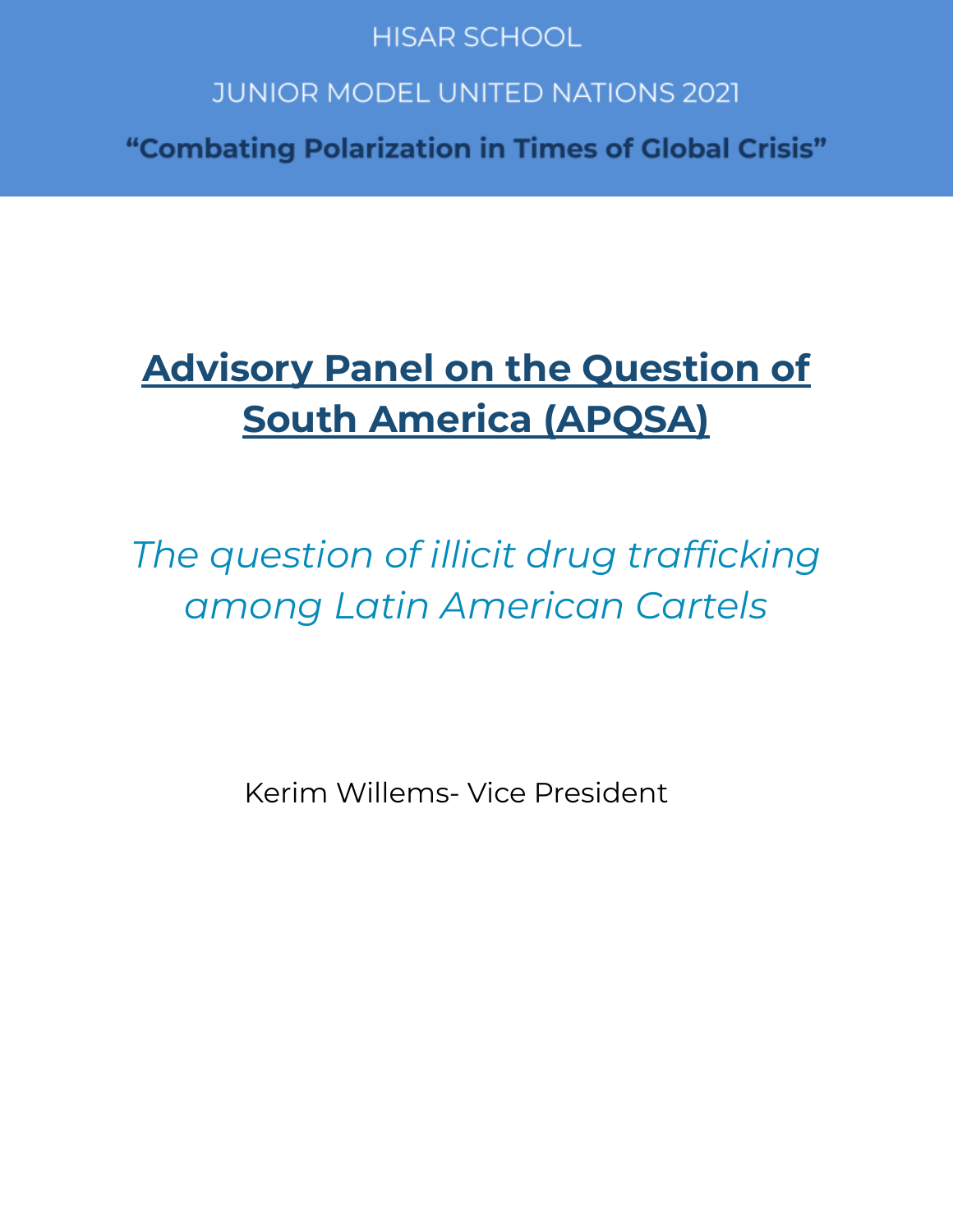**Forum:** Advisory Panel on the Question of Latin America (APQLA?)

**Issue:** The question of illicit drug trafficking among Latin American Cartels

**Student Officer:** Kerim Willems- Vice President

#### **Introduction**

A drug cartel is an independent criminal organization formed to serve as the supplier for drug trafficking organizations. Internationally branched out cartels control every aspect of the illegal drug industry, as they have access to the raw materials for production, they are equipped with the necessary amount of firearms for combat and they usually get away with their activities without dealing with any sort of resistance from law enforcement. Their activities are very profitable, and they finance their drug trafficking through various crimes such as human and sex trafficking. These drug cartels are predominantly based in Latin America and they cause a lot of problems for the nations in the aforementioned region. They take advantage of the sharp divide between the rich and the poor, as the harsh rural living conditions leave the residents no other choice but to join these criminal organizations. As drug cartels are the only way that the lower class in Latin America can make sufficient enough money for survival. To make matters worse, corruption amongst law enforcement has made it impossible for nations to curb the power of organized crime in Latin America. The Latin American region is seeking much-needed peace and stability, and to achieve this ultimate goal experts will need to come up with solutions to curb the power of organized crime while dealing with social and political polarization. This report will explain the situation in Latin America and serve as a guide for experts to come up with solutions.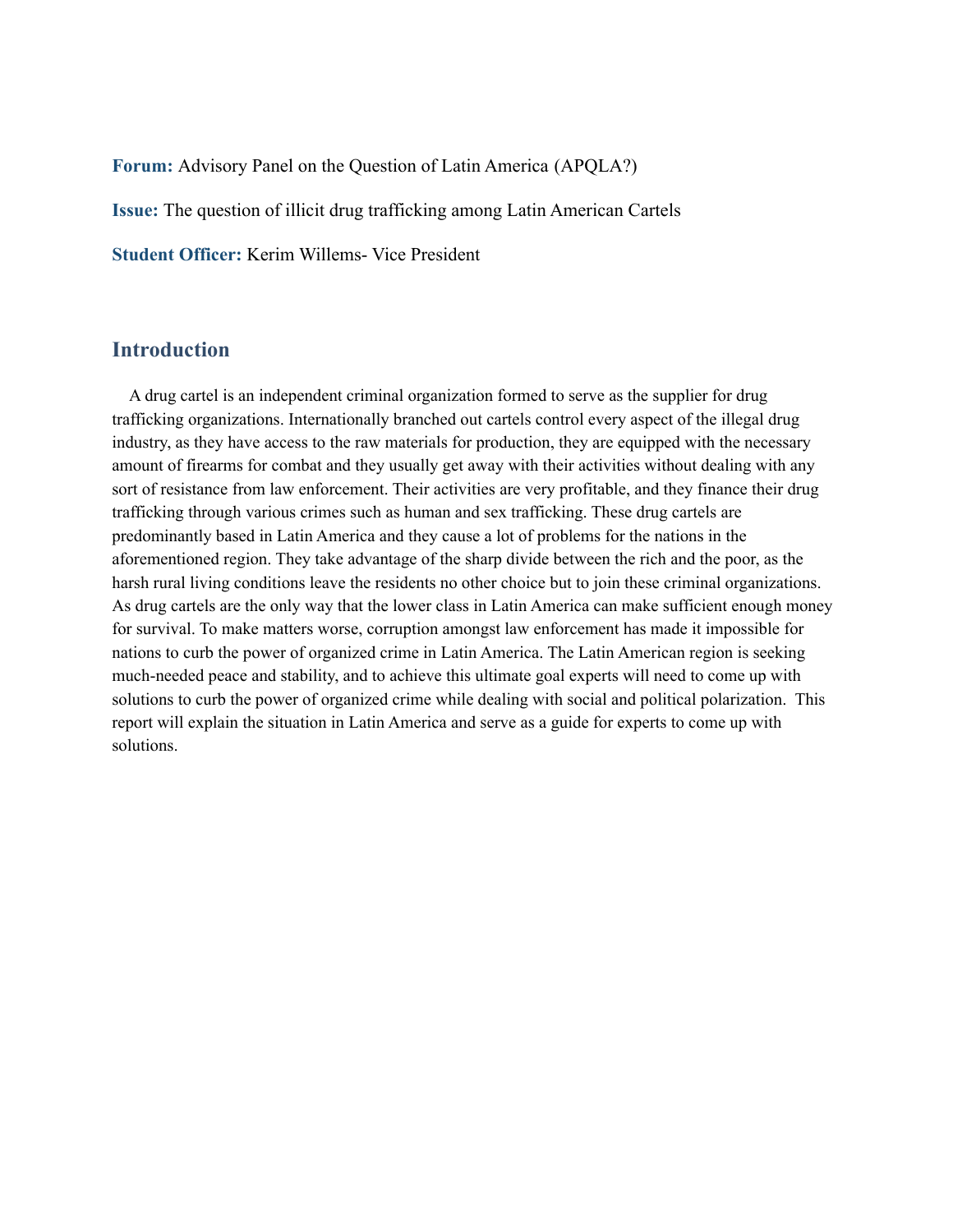

*(figure 1: The Map of Latin America, labeled)*

## **Definition of Key Terms**

**Drug Cartel:** Any criminal organization with the intention of conducting drug trafficking operations.

**Smuggling:** The illegal transportation of goods, information and other entities.

**Drug Lord:** Usually a high ranked individual who controls the majority of the drug trafficking network of a cartel.

**Harvesting:** The activity of collecting crops from the fields

**Trafficking:** The usage of force and intimidation to obtain a form of return that would benefit the trafficker; types include Human and Sex Trafficking. Latin American drug cartels finance their activities through trafficking practices 1

**Homicide:** Homicide is a generalization of legal and illegal killings, it is the killing of one person through another.

**Transnational Criminal Organizations:** Transnational Criminal Organizations are groups that are responsible for the transportation of illegal goods across borders, cartels can be classified as Transnational Criminal Organizations.

## **General Overview**

#### **How does a drug cartel work?**

<sup>1</sup> "Trafficking in Women and Girls and the Fight to End it - Americas ...." 26 Nov. 2014, <https://www.americas.org/trafficking-in-women-and-girls-and-the-fight-to-end-it/>. Accessed 26 Jan. 2022.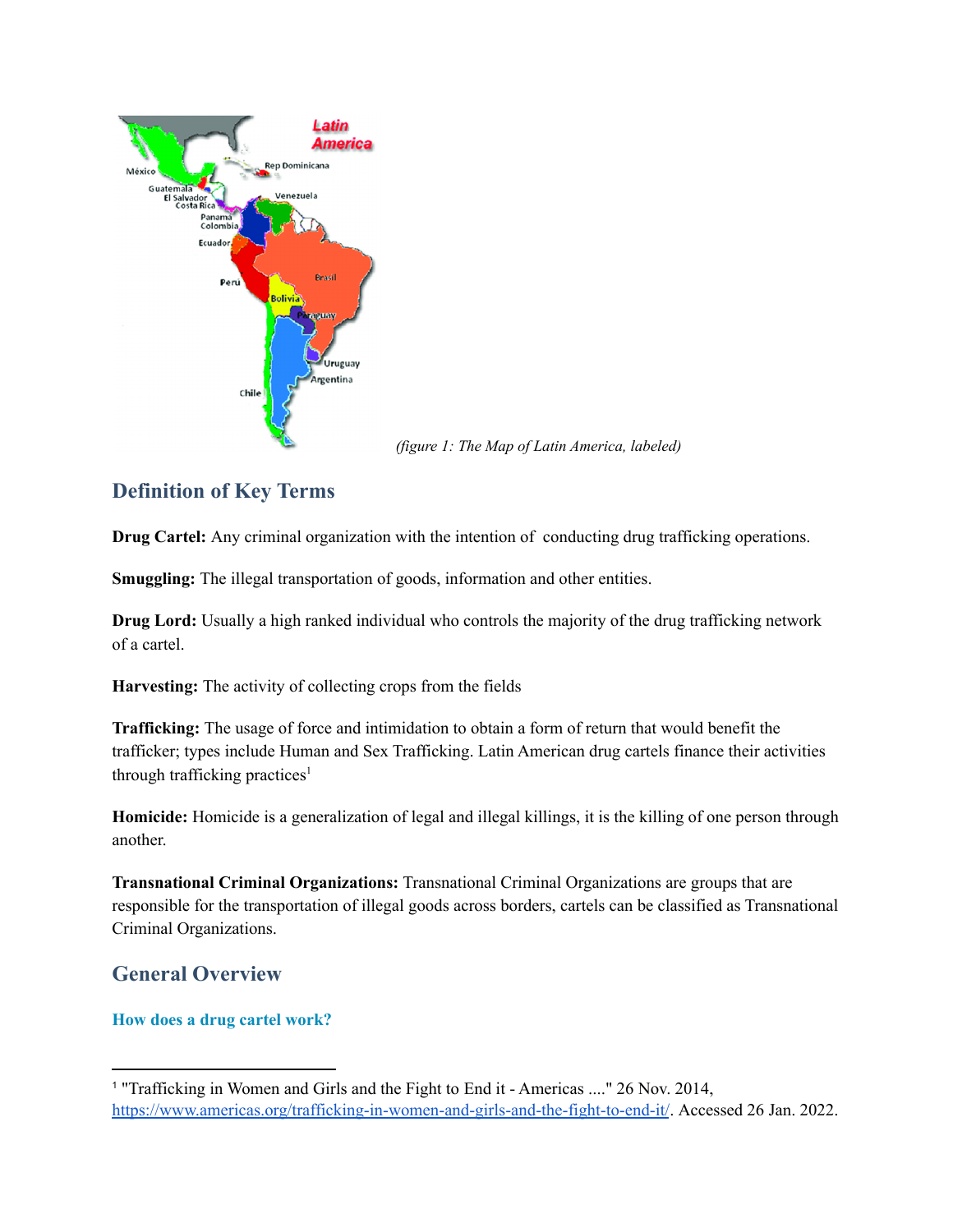A strong drug cartel controls every aspect of the illegal drug industry and cartels that can carry out their activities consistently have grown stronger financially every year. The drug cartels are much stronger than people think they are, according to the Global Financial Integrity's report "Transnational Crime and the Developing World<sup>2</sup>" in 2014, the estimated size of the illicit drug trading market was between 426-625 trillion USD (United States Dollars). Being a competitive figure in this market is very profitable and cartels take advantage of different situations to fully maximize their financial potential.

Analyzing these situations within the context of the supply chain of a drug would make it easier to understand. A great example would be cocaine since it is one of the most profitable drugs for cartels. The first step in this chain is obtaining the raw materials, which in this case would be the coca seed. The Latin American region usually has a very humid climate, thus this makes certain countries such as Bolivia, Chile, Peru, and Colombia ideal for coca seed farming. The cartels certainly take advantage of these circumstances. According to Tom Wainwright, a columnist responsible for the Latin American<sup>3</sup> region on The Economist, local cartels such as the Zetas Cartel (Mexico) and the Black Eagles (Colombia) have ties with local criminals. These local criminals would oversee the farming and would do the local drug dealing, in addition to this they would be armed by the cartels. As the local support for these organizations grew, the cartels grew rapidly. As mentioned before in the introduction section, the socioeconomic divide in countries is the main reason why the lower class in Latin American countries revert to crime

#### **Corruption and their relationship with cartels**

Cartels grow rapidly because the lower class in Latin America basically have no other choice but to join these organizations to keep their head above water. In addition to this, the drug cartels grow rapidly because the political environment allows them to do so. The Latin American region is synonymous with political instability and corruption. Major countries that are dealing with cartels also are the countries that have alarmingly high corruption, Mexico would be a good example. According to the Corruption Perceptions Index, Mexico ranked 130th out of 180 countries in 2019. The political instability in the past has hurt their ability to take effective measures in battling these cartels. The various regimes of the Institutionalized Revolution Party (PRI) have shown authoritarian and anti-democratic tendencies, which turned Mexico into a one-party state for 71 years.

<sup>&</sup>lt;sup>3</sup> "'Narconomics': How The Drug Cartels Operate Like Wal-Mart And ...." 15 Feb. 2016, [https://www.npr.org/transcripts/466491812.](https://www.npr.org/transcripts/466491812) Accessed 27 Jan. 2022. 2 "Transnational Crime and the Developing World - Global Financial ...." 27 Mar. 2017, <https://gfintegrity.org/report/transnational-crime-and-the-developing-world/>. Accessed 27 Jan. 2022.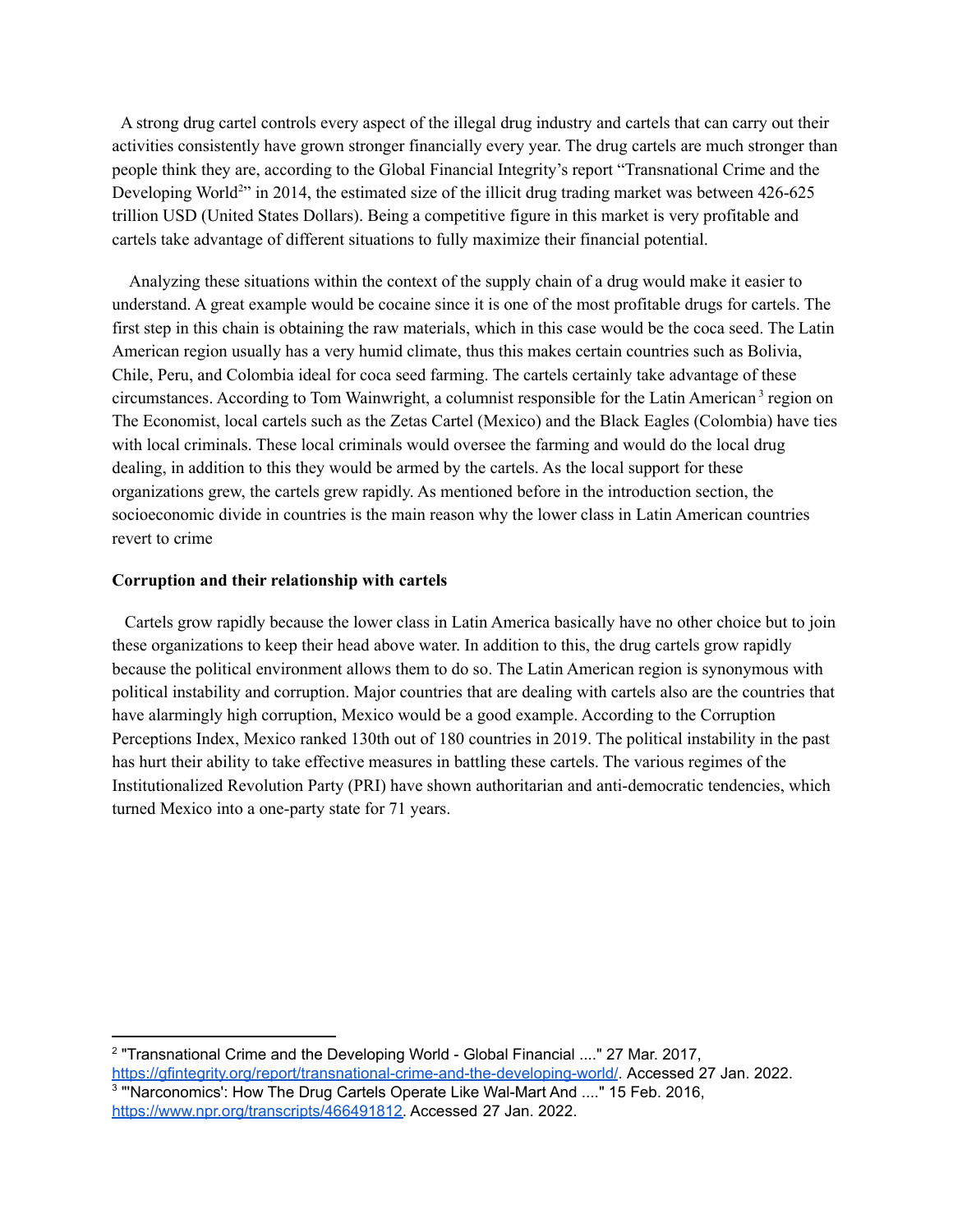

(*Figure 2, Homicide rates in Mexico, 2010)*

One-party states usually have an authoritarian hold over the country, thus they use bureaucracy for their own personal gain. This has led to very weak internal security, as homicide rates in Mexico grew year by year at an uncontrollable rate. As seen in figure 2, the highest homicide rates in Mexico are in states that have a border to the United States. A country known for dealing with drug cartels and has high drug smuggling rates has very weak border security. As mentioned previously in the report, the demand for drugs is not confined locally, the fact that countries like Mexico, Guatemala, and Colombia share a border with the most competitive "illicit substance" market in the world (United States of America) make borders all the more critical for drug cartels. The borders serve these cartels as checkpoints and passageways for profit. Over the years, cartels such as the Tijuana cartel (Mexico) and the Medellin<sup>4</sup> have built their base of operations in border areas, as it was and still is crucial for their activities. To deal with the cartels, governments usually reverted to military combat. However, the mishandling and aggression have led to catastrophic results -more on that in the "Evaluation of Previous attempts Section".

## **Major Parties Involved and Their Views**

**Mexico:** Mexico is the country that has suffered the most from cartels in the Americas, as the strongest cartels such as the Sinaloa Cartel<sup>5</sup>, The Jalisco New Generation Cartel<sup>6</sup> are based in Mexico. The jarring socioeconomic divide between the upper and lower classes of Mexico is very evident. According to the International Fund of Agricultural Development (IFAD), the poverty rate in rural areas is at a staggering

<sup>4</sup> "DRUG MARKET TRENDS: COCAINE AMPHETAMINE." 30 Jun. 2021,

<sup>5</sup> "Sinaloa Cartel - InSight Crime." 4 May. 2021, [https://www.unodc.org/res/wdr2021/field/WDR21\\_Booklet\\_4.pdf.](https://www.unodc.org/res/wdr2021/field/WDR21_Booklet_4.pdf) Accessed 29 Jan. 2022.

<sup>6</sup> "Jalisco Cartel New Generation (CJNG) - InSight Crime." <https://insightcrime.org/mexico-organized-crime-news/sinaloa-cartel-profile/>. Accessed 26 Jan. 2022.

[https://insightcrime.org/mexico-organized-crime-news/jalisco-cartel/.](https://insightcrime.org/mexico-organized-crime-news/jalisco-cartel/) Accessed 26 Jan. 2022.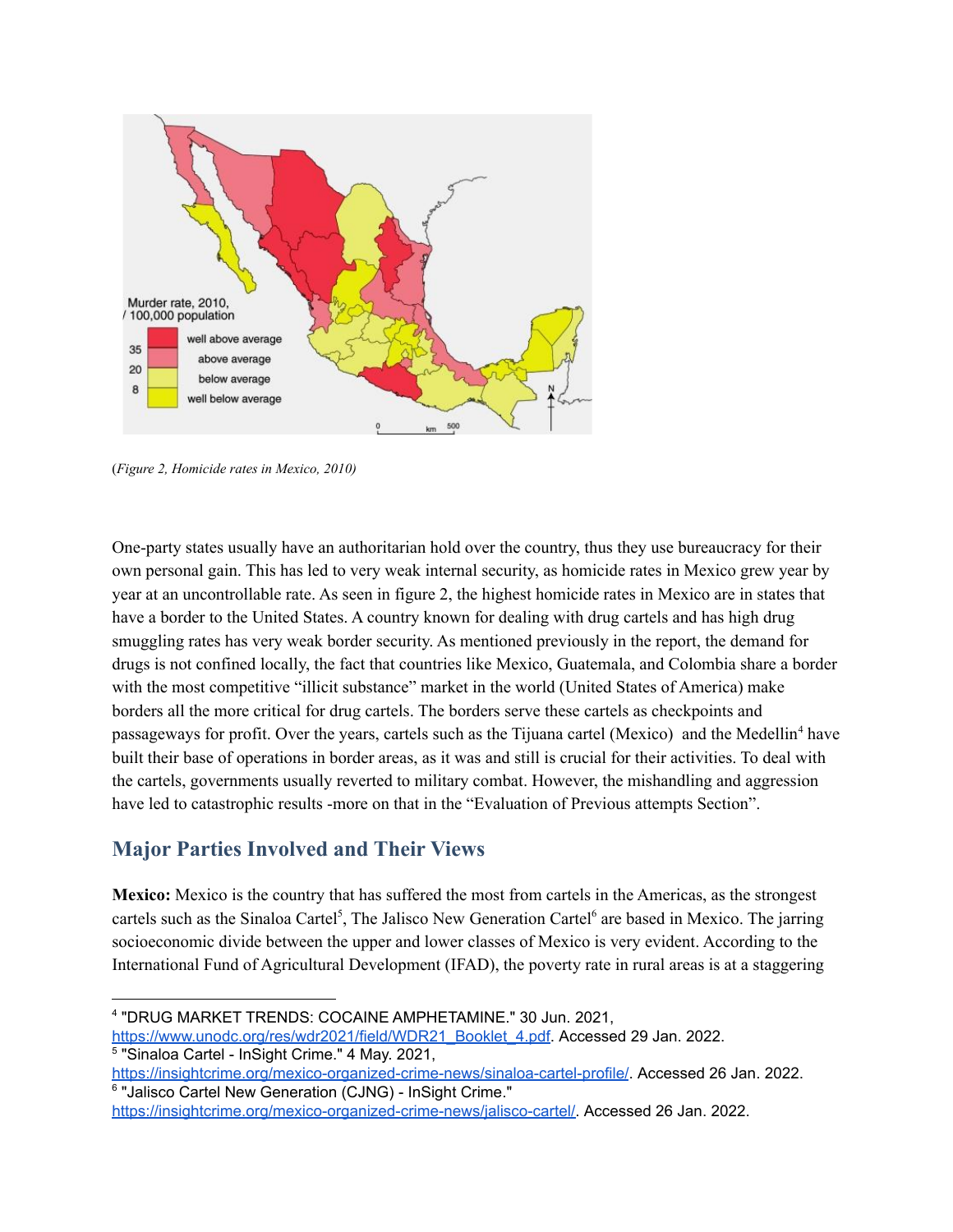40.8% and extreme poverty is at 17%<sup>7</sup>. Widespread rural poverty is a huge problem in Mexico, as people living under extreme poverty join the regional drug cartels as they benefit from it more financially rather than looking for a job within the Mexican system. Also, Mexico is the only country in the Latin American region to fully engage in military combat against Drug Cartels. From 2006 to 2019, Mexico with help from the United States engaged in the "Drug War" to mixed results. Although the war is over, it doesn't mean that the Cartels don't exist anymore, major steps are required to battle the socioeconomic inequality amongst the Mexican people to avoid another long term conflict with the Cartels



Mexican drug cartels' main areas of influence

#### (*Figure 3: Cartels in Mexico, Labeled)*

**The United States of America:** Mexican drug cartels serve as the main suppliers of illegal drugs to the United States. In addition to this, the cartels use the Mexican-American borders as a primary route for smuggling. Since the start of the war against drug cartels, the United States has provided Mexico with financial and military aid, this has helped Mexico track down and arrest powerful drug lords such as Joaquin Guzman<sup>8</sup> (the leader of the Sinaloa Cartel).

**Colombia:** The Latin American climate is a perfect environment for raw materials used in the production of drugs to grow. As the Equatorial Climate allows for certain plants such as the coca seed and the coca plant (both of which are very crucial materials for the production of cocaine) to be grown and harvested. Colombia happens to be one of the only places where coca plant farming is legal, and naturally, Colombia is a prime destination to purchase the necessary goods for cocaine production. Rafael Guarin, Colombia's Presidential Advisor for National Security told Reuters in an interview that "The Mexicans are the

<sup>&</sup>lt;sup>7</sup> "Investing in rural people in Mexico - International Fund for ...." [http://www.ifad.org/documents/38714170/39972349/mexico\\_e.pdf/458074c3-ed5a-4675-979c-a2535ec54](http://www.ifad.org/documents/38714170/39972349/mexico_e.pdf/458074c3-ed5a-4675-979c-a2535ec5477b) [77b.](http://www.ifad.org/documents/38714170/39972349/mexico_e.pdf/458074c3-ed5a-4675-979c-a2535ec5477b) Accessed 26 Jan. 2022.

<sup>&</sup>lt;sup>8</sup> "Joaquín Guzmán-López - United States Department of State." 16 Dec. 2021, [https://www.state.gov/narcotics-rewards-program-target-information-wanted/joaquin-guzman-lopez/.](https://www.state.gov/narcotics-rewards-program-target-information-wanted/joaquin-guzman-lopez/) Accessed 26 Jan. 2022.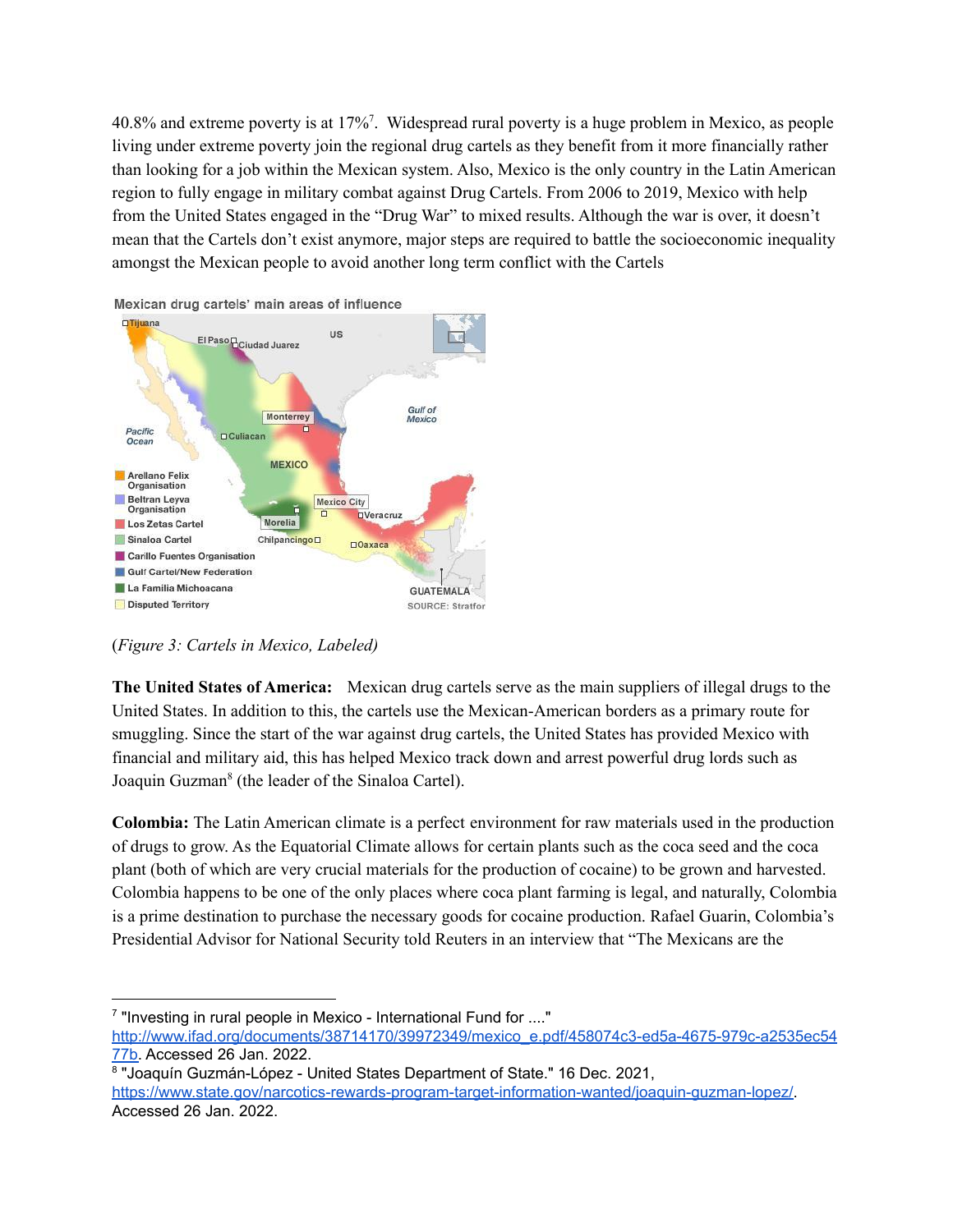principal buyers of the Coca produced in Colombia", he also implied that the Cartels based in Mexico are the rulers of the drug industry in Latin America. 9

**Bolivia:** Bolivia could be considered the "cocaine farm" for many drug cartels. Just like Colombia, the humid nature of Bolivia makes it perfect for the necessary materials needed to produce cocaine to grow. Just like Colombia, the commercial usage of coca is legal. In the late 1980s, the Colombian Cartel "Medellin" gained prominent power in Bolivia and had prominent influence over coca farms and the local criminals. Bolivia gained the name "Narco-State" when in 1980, the military junta headed by Luis Garcia Tejada<sup>10</sup> executed a coup d'etat. After the Garcia regime came to power, narcotics related corruption spreaded out to all levels of bureaucracy. With top members of his cabinet (Colonel Ariel Coca, Luiz Gomez) known for being top names in the illicit drug trading industry.<sup>11</sup> Different attempts have been made to solve illicit drug trading in Bolivia, to mixed results. More on that in the "Evaluation of Previous Attempts in Solving the issue" section.

| 1978 | The first of the two "Cocaine Coups" occur in<br>Honduras, as the military junta lead by Palicarpo<br>Garcia formed a new government                                                                               |
|------|--------------------------------------------------------------------------------------------------------------------------------------------------------------------------------------------------------------------|
| 1980 | The second "Cocaine Coup" happens in Bolivia,<br>as Luis Garcia Tejada formed a new government<br>via a violent military coup, during his regime<br>narcotics-related corruption became more and<br>more frequent. |
| 1988 | "The Vienna Convention Against Illicit Traffic in<br>Narcotic Drugs and Psychotropic Substances" <sup>12</sup><br>was signed                                                                                       |

## **Timeline of Events**

<sup>9</sup> "Four Mexican drug cartels top buyers and traffickers of Colombian ...." 22 Oct. 2020, [https://www.reuters.com/article/us-colombia-mexico-drugs/four-mexican-drug-cartels-top-buyers-and-traffi](https://www.reuters.com/article/us-colombia-mexico-drugs/four-mexican-drug-cartels-top-buyers-and-traffickers-of-colombian-cocaine-official-says-idUSKBN2772G6) [ckers-of-colombian-cocaine-official-says-idUSKBN2772G6.](https://www.reuters.com/article/us-colombia-mexico-drugs/four-mexican-drug-cartels-top-buyers-and-traffickers-of-colombian-cocaine-official-says-idUSKBN2772G6) Accessed 26 Jan. 2022.

<sup>10</sup> "Luis García Meza, Bolivian Dictator Jailed for Genocide, Dies at 88." 2 May. 2018, [https://www.nytimes.com/2018/05/02/obituaries/luis-garcia-meza-bolivian-dictator-jailed-for-genocide-di](https://www.nytimes.com/2018/05/02/obituaries/luis-garcia-meza-bolivian-dictator-jailed-for-genocide-dies-at-88.html) [es-at-88.html](https://www.nytimes.com/2018/05/02/obituaries/luis-garcia-meza-bolivian-dictator-jailed-for-genocide-dies-at-88.html). Accessed 29 Jan. 2022.

<sup>&</sup>lt;sup>11</sup> "Soldiers, Peasants, Politicians and the War on Drugs in Bolivia."

[https://digitalcommons.wcl.american.edu/cgi/viewcontent.cgi?article=1550&context=auilr&httpsredir=1&re](https://digitalcommons.wcl.american.edu/cgi/viewcontent.cgi?article=1550&context=auilr&httpsredir=1&referer=) [ferer=](https://digitalcommons.wcl.american.edu/cgi/viewcontent.cgi?article=1550&context=auilr&httpsredir=1&referer=). Accessed 29 Jan. 2022.

 $12$  "Convention against the Illicit Traffic in Narcotic Drugs and - UNODC."

<https://www.unodc.org/unodc/en/treaties/illicit-trafficking.html?ref=menuside>. Accessed 29 Jan. 2022.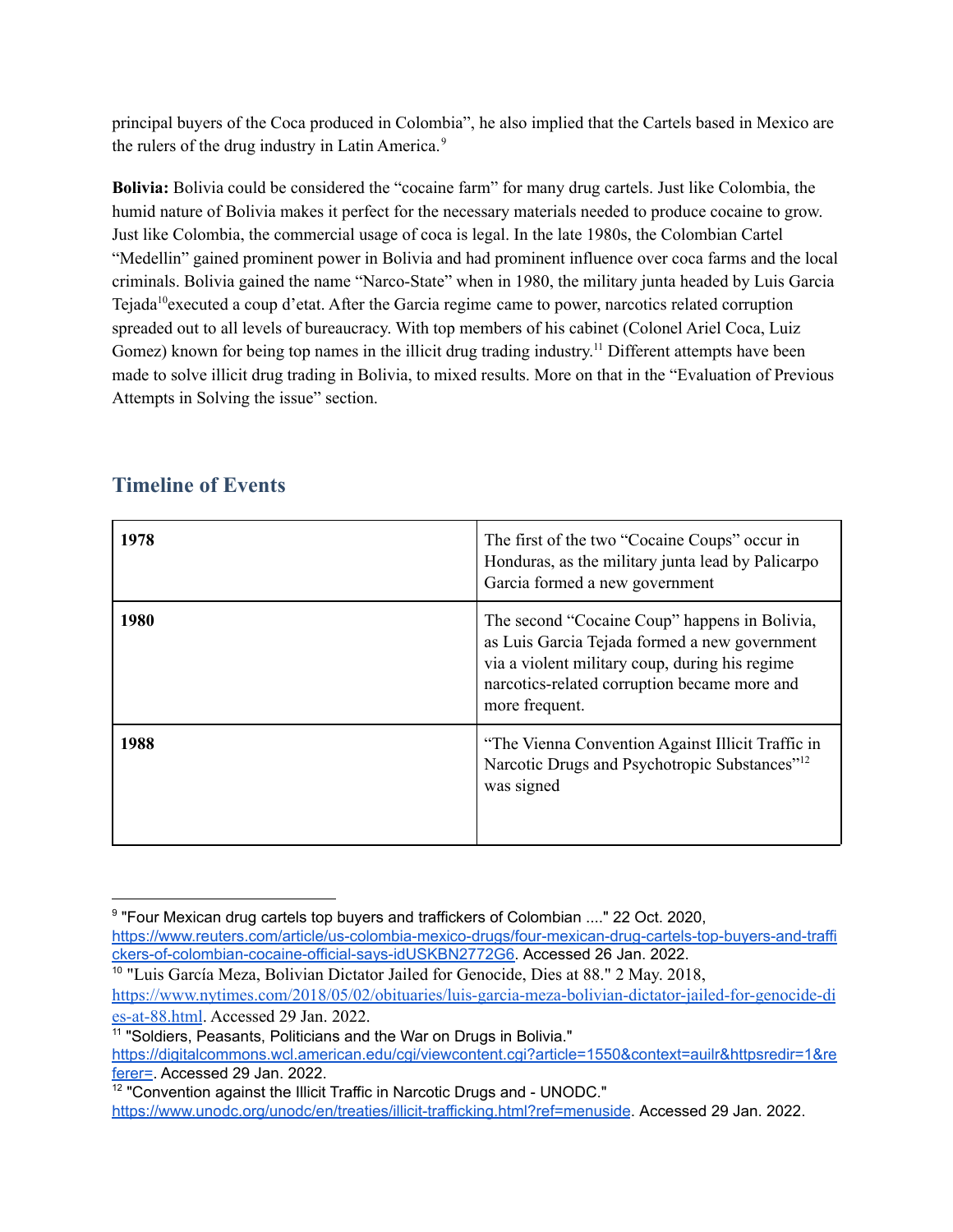| 1993 | Pablo Escobar <sup>13</sup> , the leader of the Medellin Cartel<br><sup>14</sup> was killed, this put an effective end to the<br>Medellin Cartel        |
|------|---------------------------------------------------------------------------------------------------------------------------------------------------------|
| 2000 | Cocaine production peaks in Colombia                                                                                                                    |
| 2006 | Newly elected president of Mexico, Felipe<br>Calderon officially starts the "Drug War" <sup>151617</sup> by<br>sending troops to Michoacan.             |
| 2014 | One of the most powerful drug lords since Pablo<br>Escobar, Joaquin Guzman (Leader of the Sinaloa<br>Cartel) was arrested                               |
| 2015 | Joaquin Guzman escapes prison for the second<br>time, the lack of security calls the law<br>enforcements transparency into question.                    |
| 2018 | A leftist politician, Luis Obrador comes to power<br>as the new president of Mexico                                                                     |
| 2018 | A key member of the Zetas Cartel (A cartel that<br>has prominent power in Bolivia and Colombia)<br>was arrested                                         |
| 2019 | President of Mexico, Luis Obrador declares the<br>end of the drug war, starting a recovery period in<br>Mexico and the Latin American region as a whole |

## **Treaties and Events**

**(***[A/RES/74/178](https://undocs.org/en/A/RES/74/178)):* This resolution calls upon the International Community to recognize drug trafficking as a major problem, not necessarily related to the Mexican War)

<sup>&</sup>lt;sup>13</sup> "Pablo Escobar | Biography, Death, & Facts | Britannica." 1 Jan. 2022, [https://www.britannica.com/biography/Pablo-Escobar.](https://www.britannica.com/biography/Pablo-Escobar) Accessed 29 Jan. 2022.

<sup>&</sup>lt;sup>14</sup> "How The Medellín Cartel Became The Most Ruthless In History." 28 Sep. 2021,

<https://allthatsinteresting.com/medellin-cartel>. Accessed 29 Jan. 2022.

<sup>&</sup>lt;sup>15</sup> "A History of the Drug War | Drug Policy Alliance." 15 Sep. 2016,

[https://drugpolicy.org/issues/brief-history-drug-war.](https://drugpolicy.org/issues/brief-history-drug-war) Accessed 29 Jan. 2022.

<sup>&</sup>lt;sup>16</sup> "Mexico Drug War Fast Facts | CNN." 12 Apr. 2021,

[https://www.cnn.com/2013/09/02/world/americas/mexico-drug-war-fast-facts/index.html.](https://www.cnn.com/2013/09/02/world/americas/mexico-drug-war-fast-facts/index.html) Accessed 29 Jan. 2022.

<sup>&</sup>lt;sup>17</sup> "Mexico's Long War: Drugs, Crime, and the Cartels - Council on ...." 26 Feb. 2021,

[https://www.cfr.org/backgrounder/mexicos-long-war-drugs-crime-and-cartels.](https://www.cfr.org/backgrounder/mexicos-long-war-drugs-crime-and-cartels) Accessed 29 Jan. 2022.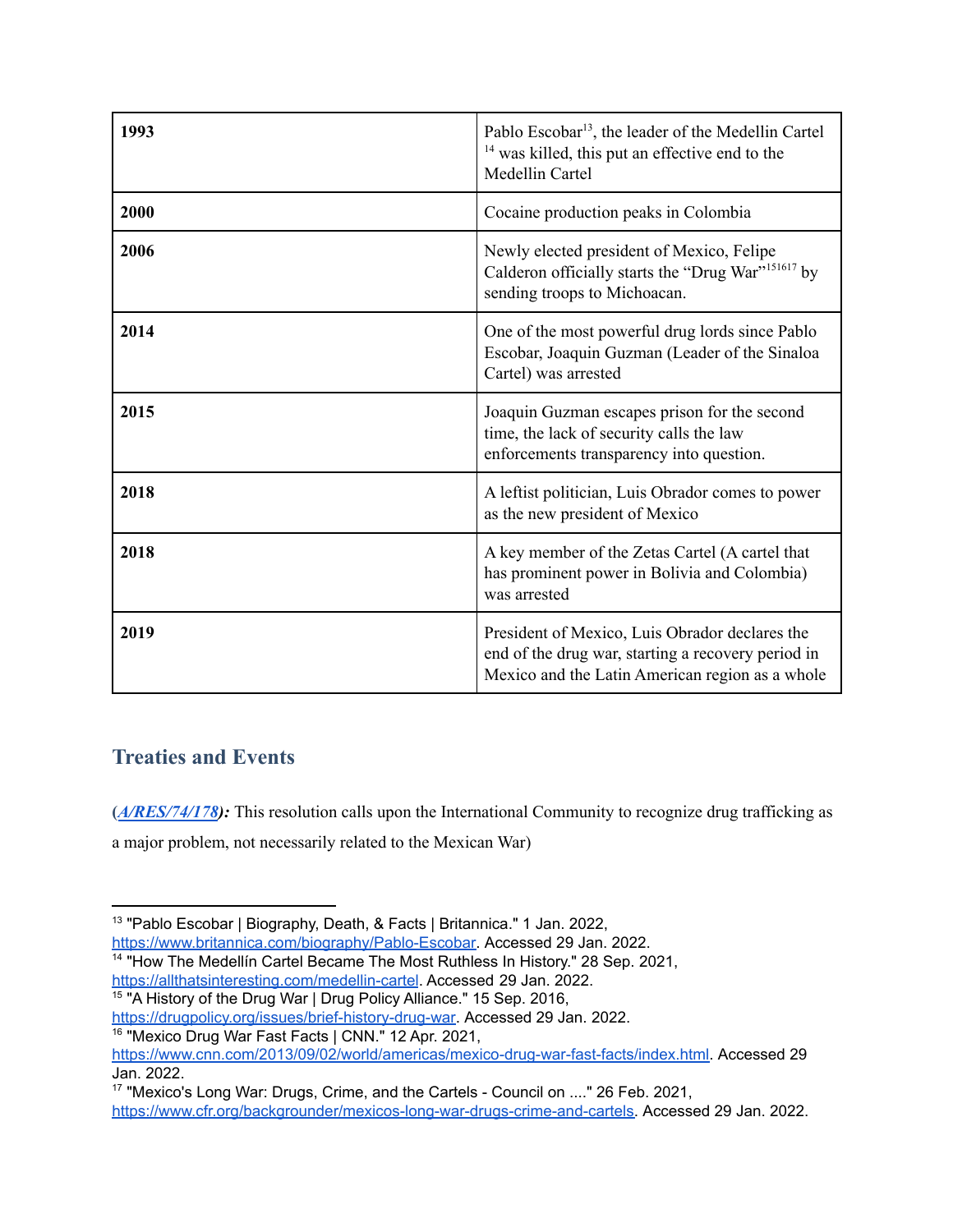*([Resolution](https://www.unodc.org/documents/commissions/CND/CND_Sessions/CND_59/Resolution_59_6.pdf) 59/6 (CND)):* This resolution promotes prevention and recovery strategies.

*([Resolution](https://www.unodc.org/documents/commissions/CND/CND_Sessions/CND_59/Resolution_59_7.pdf) 59/7 (CND)):* This resolution is about proportional sentencing regarding drug-related offences and appropriate methods to implement drug control policies.

*The Cato Accord:* Bolivia's Humane and Effective Approach to Control Coca Cultivation (A detailed analysis of the Cato accord can be found in the footnote at the end of the page) 18

*The Vienna Convention Against Illicit Traffic in Narcotic Drugs and Psychotropic Substances* <sup>19</sup>: UNODC's convention about narcotic drug trafficking.

## **Evaluation of Previous Attempts to Resolve the Issue**

There have been many attempts to curb the power of organized crime in Latin America, countries like Mexico have chosen direct combat against cartels. While countries such as Bolivia and Guatemala have chosen diplomacy to solve the issue at hand. The most notable attempt came by Mexico, their policies during the "Drug War '' demonstrated the Do's and Don'ts while fighting nationwide crime. Since Calderon's administration took office, Mexico has deployed more than  $45.000$  soldiers<sup>20</sup>. The aim of the all-out military attack was to ensure public safety and end the threat of cartels once and for all, however, the government failed to ensure safety as the cartels couldn't be stopped. Across the two regimes that ruled (Calderon and Pena Nieto), the drug war had a major adverse effect on human rights. The military was given all the power to conduct operations whenever and wherever they pleased. Various operations were met by a heavy backlash by the international community. Frequent operations were conducted at Southern Mexican states, and it was very common to see violations of human rights such as confiscation of evidence, illegal arrest, rape, and torture. <sup>2122</sup> Due to the corrupt legislative and executive system in Mexico,  $^{23}$  the law enforcements were not held accountable for their human rights violations. In addition

[https://ain-bolivia.org/wp-content/uploads/The-Cato-Accord-Bolivias-Humane-and-Effective-Approach-to-](https://ain-bolivia.org/wp-content/uploads/The-Cato-Accord-Bolivias-Humane-and-Effective-Approach-to-Controlling-Coca-Cultivation.pdf)[Controlling-Coca-Cultivation.pdf](https://ain-bolivia.org/wp-content/uploads/The-Cato-Accord-Bolivias-Humane-and-Effective-Approach-to-Controlling-Coca-Cultivation.pdf). Accessed 29 Jan. 2022.

<sup>20</sup> "Mexico Drug War Fast Facts | CNN." 12 Apr. 2021, <https://www.unodc.org/unodc/en/treaties/illicit-trafficking.html?ref=menuside>. Accessed 29 Jan. 2022.

<https://www.cnn.com/2013/09/02/world/americas/mexico-drug-war-fast-facts/index.html>. Accessed 30 Jan. 2022.

<sup>&</sup>lt;sup>18</sup> "The Cato Accord: Bolivia's Humane and Effective Approach to ...."

<sup>&</sup>lt;sup>19</sup> "Convention against the Illicit Traffic in Narcotic Drugs and - UNODC."

<sup>&</sup>lt;sup>21</sup> "World Report 2021: Mexico | Human Rights Watch."

<https://www.hrw.org/world-report/2021/country-chapters/mexico>. Accessed 30 Jan. 2022.

<sup>&</sup>lt;sup>22</sup> "Mexico | Country Page | World | Human Rights Watch." [https://www.hrw.org/americas/mexico.](https://www.hrw.org/americas/mexico) Accessed 30 Jan. 2022.

<sup>&</sup>lt;sup>23</sup> "Bribery & Corruption Laws and Regulations | Mexico - Global Legal ...." <https://www.globallegalinsights.com/practice-areas/bribery-and-corruption-laws-and-regulations/mexico>. Accessed 30 Jan. 2022.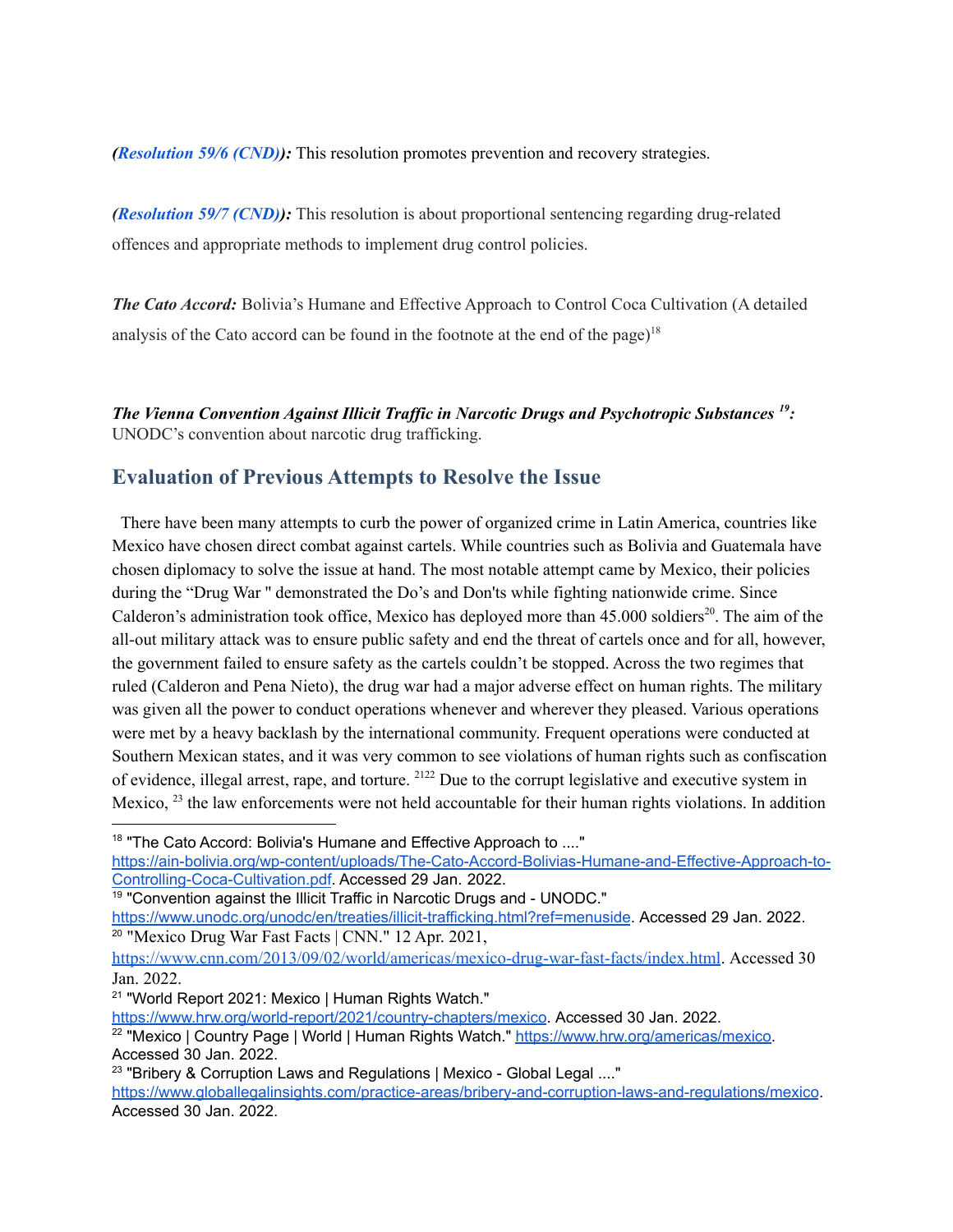to this, the unit responsible to cover the narcotics-related stories and tell the Mexican people the truth; the press was neglected. During the authoritarian PRI regime, the journalists that did not follow the agenda of the ruling party got sent to jail as political prisoners. During the transition power, the situation of the press did not get any better. As the government failed to protect the press against the looming threat of the cartels, between 2007 and 2019 close to 200 journalists have been killed<sup>24</sup>. This failure of protecting the press has violated an integral part of Mexico's constitution; according to article 6 of the Mexican constitution, the press is tasked with delivering accurate and true information to the public.

*"The expression of ideas shall not be subjected to any judicial or administrative investigation, unless it of ends good morals, infringes the rights of others, incites to crime or disturbs public order" 25*

After President Obrador came to power, things have seemed to calm down in Mexico. In January of 2019, he officially declared that the war against cartels was over. Ever since that announcement, Mexico entered a recovery period. The "Drug War" certainly proved that battling against organized crime with a corrupt political system would not work.



(*Figure 4: Drug-related violence in Mexico, 2018)*

To go back to the start of the "drug "supply chain, countries like Bolivia have decided to control the production of coca. Over the course of their history, the United States to this day is still a big partner of Bolivia regarding the fight against drug cartels and illicit substance trading. Around the 1980s, the United States and Bolivia partnered up to eradicate key supply lines of cocaine for drug cartels. According to a detailed report drafted by Dr.Thomas Grisaffi (published by the University College London) on the Cato Accord, the Americans even paid Bolivian farmers compensation for the lost production. The Cato Accord was signed and implemented to promote economic development in the coca farming regions while limiting the production of coca. The latter of which has shown moderate success, the UN survey on coca conducted in 2013 indicated that the coca cultivation in Bolivia stood at 23.000 hectares, a very

<sup>&</sup>lt;sup>24</sup> "Lourdes Maldonado killing: Mexico's protection program fails to save ...." 27 Jan. 2022, [https://www.washingtonpost.com/world/2022/01/27/mexico-journalist-lourdes-maldonado-killed/.](https://www.washingtonpost.com/world/2022/01/27/mexico-journalist-lourdes-maldonado-killed/) Accessed 30 Jan. 2022.

<sup>&</sup>lt;sup>25</sup> "Mexico's Constitution of 1917 with Amendments through 2015." [https://www.constituteproject.org/constitution/Mexico\\_2015.pdf?lang=en.](https://www.constituteproject.org/constitution/Mexico_2015.pdf?lang=en) Accessed 30 Jan. 2022.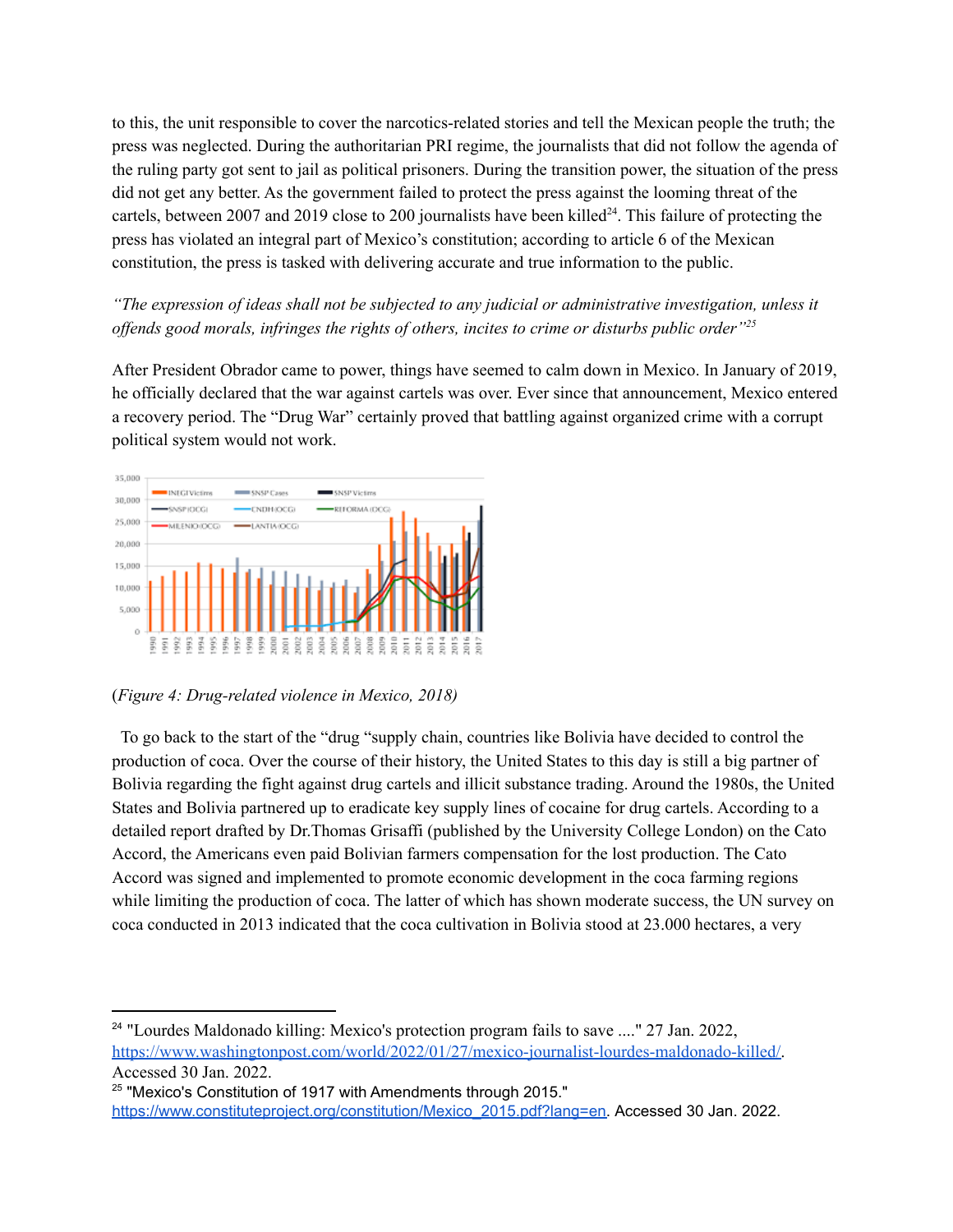sharp decline from previous years<sup>26</sup>. The main drawback to the Cato Accord was the economic repercussions that the farmers faced with the limitation of coca, although in the early stages the United States was providing them with financial aid, the net safety that the Cato Accord provided (The minimum wage of 260 dollars) is not enough for coca farmers to cover their losses.

Another country that benefited from the help of the United States was Colombia, as they signed an extradition treaty in November of 1979. This meant that any drug lords captured could be deported to the United States for their trials to be conducted there, this was a very smart move as the cartels did not have much power in the United States and in case of a capture, they would have been locked away for a very long time. This especially delivered a big blow to the Medellin Cartel, as it lead to many high profile members being pushed out of Colombia and even the capture of Pablo Escobar<sup>27</sup><sup>28</sup>.

## **Possible Solutions**

To find long term solutions, there are a few things that need to be kept in mind,

#### **1) Militarization is not the answer**

Given the contextual evidence of the Drug War in Mexico and the Guerilla war in Colombia, it can be comfortably observed that the governments suffer the consequences of unplanned war. In addition to this, bureaucratically the war against drug cartels in Latin America is over, so restarting 2006 all over again would be foolish to put it in polite terms. President Obrador's current policies should set an example for all Latin American countries dealing with organized crime, since solving social inequality requires focusing on the social disparity that is present.

### **2) Education is very critical**

The threat of drug cartels has been looming over Latin American society for generations now. The seeming lack of a stable education system has caused many people to join cartels. It is very apparent that education systems in Latin American countries are very flawed, the system is not as inclusive as one would hope. This is very important because the Latin American countries are home to many indigenous communities that are targeted by the cartels $^{29}$ . To tie this to the lack of education, according to a report written by the Research and Development Corporation the key issue of the Mexican education (which is

<sup>&</sup>lt;sup>26</sup> "The Cato Accord: Bolivia's Humane and Effective Approach to ...." [https://ain-bolivia.org/wp-content/uploads/The-Cato-Accord-Bolivias-Humane-and-Effective-Approach-t](https://ain-bolivia.org/wp-content/uploads/The-Cato-Accord-Bolivias-Humane-and-Effective-Approach-to-Controlling-Coca-Cultivation.pdf) [o-Controlling-Coca-Cultivation.pdf.](https://ain-bolivia.org/wp-content/uploads/The-Cato-Accord-Bolivias-Humane-and-Effective-Approach-to-Controlling-Coca-Cultivation.pdf) Accessed 30 Jan. 2022.

<sup>&</sup>lt;sup>27</sup> "extradition treaty with Colombia." [https://web.oas.org/mla/en/Treaties\\_B/col\\_ext\\_usa\\_en.pdf.](https://web.oas.org/mla/en/Treaties_B/col_ext_usa_en.pdf) Accessed 30 Jan. 2022.

<sup>28</sup> "Pablo Escobar | Biography, Death, & Facts | Britannica." 1 Jan. 2022, [https://www.britannica.com/biography/Pablo-Escobar.](https://www.britannica.com/biography/Pablo-Escobar) Accessed 30 Jan. 2022.

<sup>&</sup>lt;sup>29</sup> "Indigenous Resistance to Criminal Governance: Why Regional ...." 10 Apr. 2019, [https://larrlasa.org/articles/10.25222/larr.377/.](https://larrlasa.org/articles/10.25222/larr.377/) Accessed 30 Jan. 2022.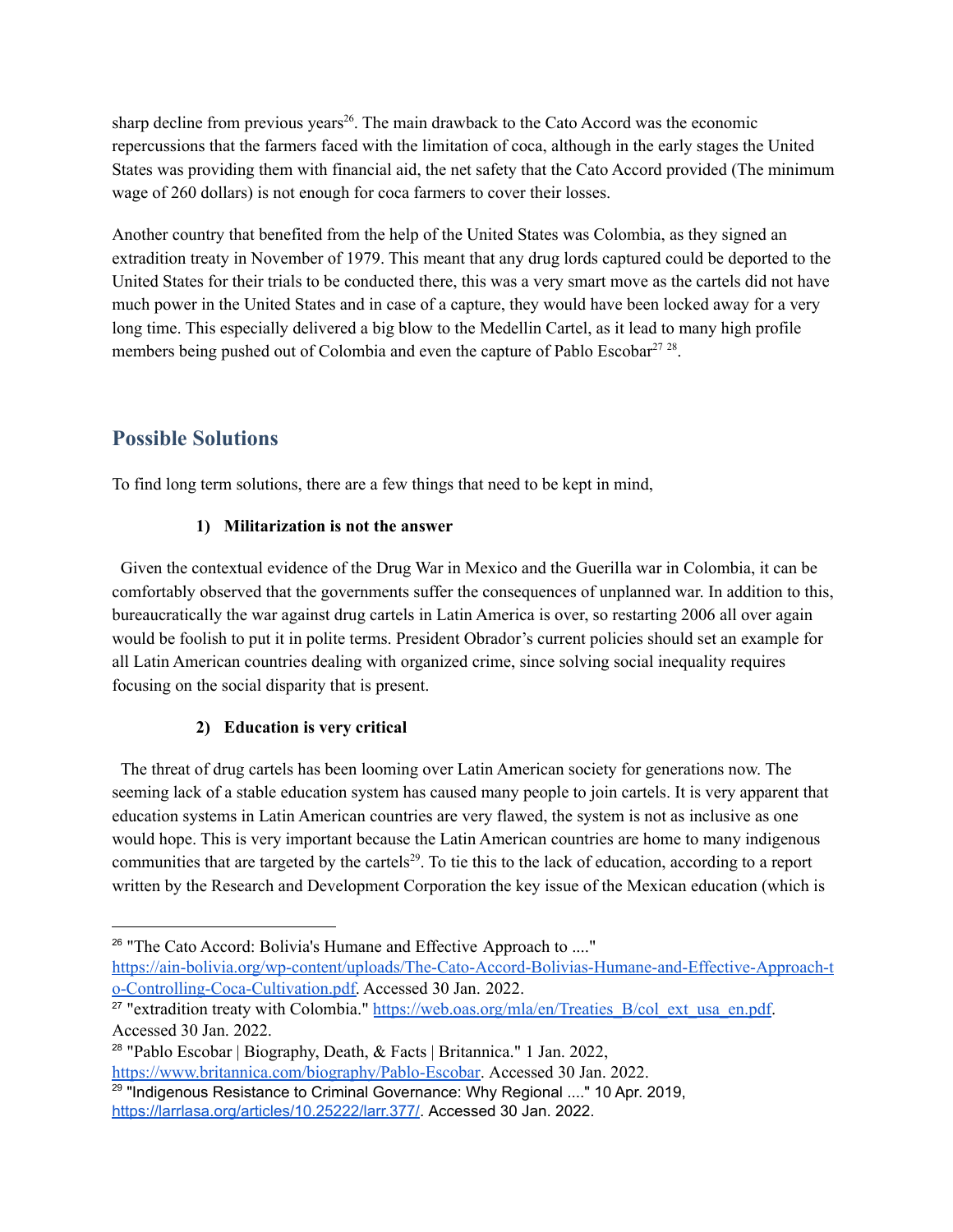home to 68 indigenous groups) have very high dropout rates in the primary level in rural areas (areas in which indigenous people predominantly live in $30$  Also the past treatment by the Mexican government to indigenous people did help at all, as in 2001 nearly a third of the drug-related prisoners were from indigenous communities allegedly locked away due to drug-related crimes. 31

Focusing on an inclusive education system is so crucial, every willing and able member of society can be a valuable contributor and turn away from drugs and crime. This is only possible with the incoming generation ushered in with an inclusive education system.

#### **3) A very crucial building block: The Cato Accord**

As mentioned in the previous section, The Cato Accord was a massive step in the right direction when it came to limiting coca production. As statistical values have proven that Bolivia had managed to take the necessary steps to limit coca cultivation to a susceptible rate. However, there are still some drawbacks to the accord, the minimum wage is simply not enough for farmers to cover their losses. Specifically in Bolivia, effective guarantees and incentives could be potentially on the table to stabilize an agriculture industry that was financially hit by the Cato Accord. After all, the Latin American region has a very profitable agriculture industry. For the Latin Americas as a whole, the Cato Accord should give a very good indication of how to break the supply chain of drugs. New agreements like this that benefit both the farmers and the government could be drafted to lay the groundwork efficient battle against the cartels in the long run.

## **Bibliography**

"Trafficking in Women and Girls and the Fight to End it - Americas ...." 26 Nov. 2014, <https://www.americas.org/trafficking-in-women-and-girls-and-the-fight-to-end-it/>. Accessed 26 Jan. 2022.

"Transnational Crime and the Developing World - Global Financial ...." 27 Mar. 2017, [https://gfintegrity.org/report/transnational-crime-and-the-developing-world/.](https://gfintegrity.org/report/transnational-crime-and-the-developing-world/) Accessed 27 Jan. 2022.

Narconomics': How The Drug Cartels Operate Like Wal-Mart And ...." 15 Feb. 2016, [https://www.npr.org/transcripts/466491812.](https://www.npr.org/transcripts/466491812) Accessed 27 Jan. 2022.

"DRUG MARKET TRENDS: COCAINE AMPHETAMINE." 30 Jun. 2021, https://www.unodc.org/res/wdr2021/field/WDR21\_Booklet\_4.pdf. Accessed 29 Jan. 2022.

Sinaloa Cartel - InSight Crime." 4 May. 2021, https://insightcrime.org/mexico-organized-crime-news/sinaloa-cartel-profile/. Accessed 26 Jan. 2022.

Accessed 30 Jan. 2022.

<sup>30</sup> "Education in Mexico: Challenges and Opportunities - RAND ...." [https://www.rand.org/content/dam/rand/pubs/documented\\_briefings/2005/RAND\\_DB480.sum.pdf](https://www.rand.org/content/dam/rand/pubs/documented_briefings/2005/RAND_DB480.sum.pdf).

<sup>&</sup>lt;sup>31</sup> "Violence, Insecurity and Disappearances in Mexico - Organization of ...." [http://www.oas.org/en/iachr/multimedia/2016/mexico/mexico-en.html.](http://www.oas.org/en/iachr/multimedia/2016/mexico/mexico-en.html) Accessed 30 Jan. 2022.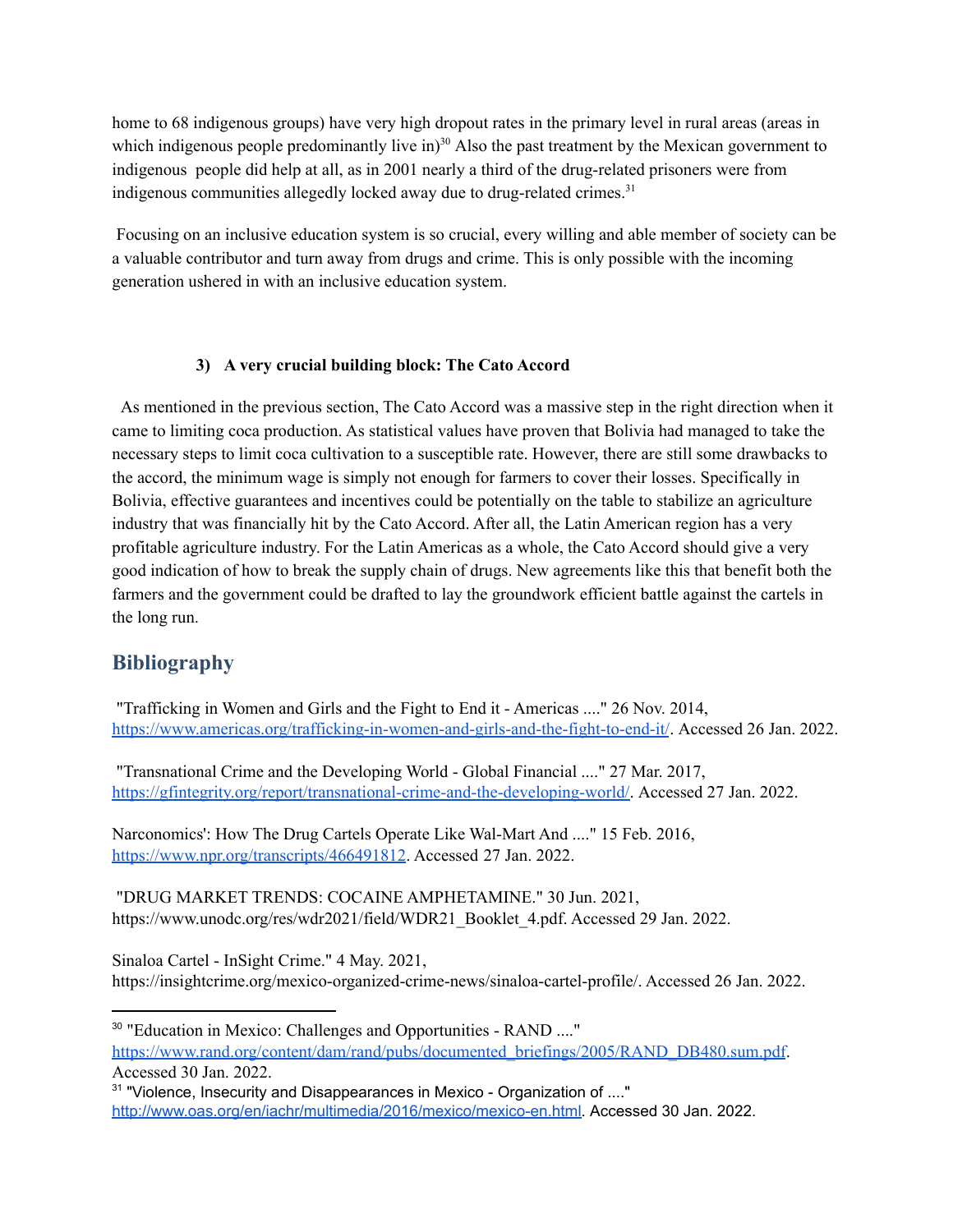Investing in rural people in Mexico - International Fund for ...." [http://www.ifad.org/documents/38714170/39972349/mexico\\_e.pdf/458074c3-ed5a-4675-979c-a2535ec54](http://www.ifad.org/documents/38714170/39972349/mexico_e.pdf/458074c3-ed5a-4675-979c-a2535ec5477b) [77b](http://www.ifad.org/documents/38714170/39972349/mexico_e.pdf/458074c3-ed5a-4675-979c-a2535ec5477b). Accessed 26 Jan. 2022.

"Joaquín Guzmán-López - United States Department of State." 16 Dec. 2021, <https://www.state.gov/narcotics-rewards-program-target-information-wanted/joaquin-guzman-lopez/>. Accessed 26 Jan. 2022.

"Four Mexican drug cartels top buyers and traffickers of Colombian ...." 22 Oct. 2020, [https://www.reuters.com/article/us-colombia-mexico-drugs/four-mexican-drug-cartels-top-buyers-and-traf](https://www.reuters.com/article/us-colombia-mexico-drugs/four-mexican-drug-cartels-top-buyers-and-traffickers-of-colombian-cocaine-official-says-idUSKBN2772G6) [fickers-of-colombian-cocaine-official-says-idUSKBN2772G6.](https://www.reuters.com/article/us-colombia-mexico-drugs/four-mexican-drug-cartels-top-buyers-and-traffickers-of-colombian-cocaine-official-says-idUSKBN2772G6) Accessed 26 Jan. 2022.

Soldiers, Peasants, Politicians and the War on Drugs in Bolivia." [https://digitalcommons.wcl.american.edu/cgi/viewcontent.cgi?article=1550&context=auilr&httpsredir=1](https://digitalcommons.wcl.american.edu/cgi/viewcontent.cgi?article=1550&context=auilr&httpsredir=1&referer=) [&referer=](https://digitalcommons.wcl.american.edu/cgi/viewcontent.cgi?article=1550&context=auilr&httpsredir=1&referer=). Accessed 29 Jan. 2022.

The Cato Accord: Bolivia's Humane and Effective Approach to ...." [https://ain-bolivia.org/wp-content/uploads/The-Cato-Accord-Bolivias-Humane-and-Effective-Approach-t](https://ain-bolivia.org/wp-content/uploads/The-Cato-Accord-Bolivias-Humane-and-Effective-Approach-to-Controlling-Coca-Cultivation.pdf) [o-Controlling-Coca-Cultivation.pdf.](https://ain-bolivia.org/wp-content/uploads/The-Cato-Accord-Bolivias-Humane-and-Effective-Approach-to-Controlling-Coca-Cultivation.pdf) Accessed 30 Jan. 2022.

Mexico | Country Page | World | Human Rights Watch." [https://www.hrw.org/americas/mexico.](https://www.hrw.org/americas/mexico) Accessed 30 Jan. 2022.

"Bribery & Corruption Laws and Regulations | Mexico - Global Legal ...." <https://www.globallegalinsights.com/practice-areas/bribery-and-corruption-laws-and-regulations/mexico>. Accessed 30 Jan. 2022.

"Lourdes Maldonado killing: Mexico's protection program fails to save ...." 27 Jan. 2022, [https://www.washingtonpost.com/world/2022/01/27/mexico-journalist-lourdes-maldonado-killed/.](https://www.washingtonpost.com/world/2022/01/27/mexico-journalist-lourdes-maldonado-killed/) Accessed 30 Jan. 2022.

"extradition treaty with Colombia." [https://web.oas.org/mla/en/Treaties\\_B/col\\_ext\\_usa\\_en.pdf](https://web.oas.org/mla/en/Treaties_B/col_ext_usa_en.pdf). Accessed 30 Jan. 2022.

"Pablo Escobar | Biography, Death, & Facts | Britannica." 1 Jan. 2022, [https://www.britannica.com/biography/Pablo-Escobar.](https://www.britannica.com/biography/Pablo-Escobar) Accessed 30 Jan. 2022.

"Indigenous Resistance to Criminal Governance: Why Regional ...." 10 Apr. 2019, [https://larrlasa.org/articles/10.25222/larr.377/.](https://larrlasa.org/articles/10.25222/larr.377/) Accessed 30 Jan. 2022.